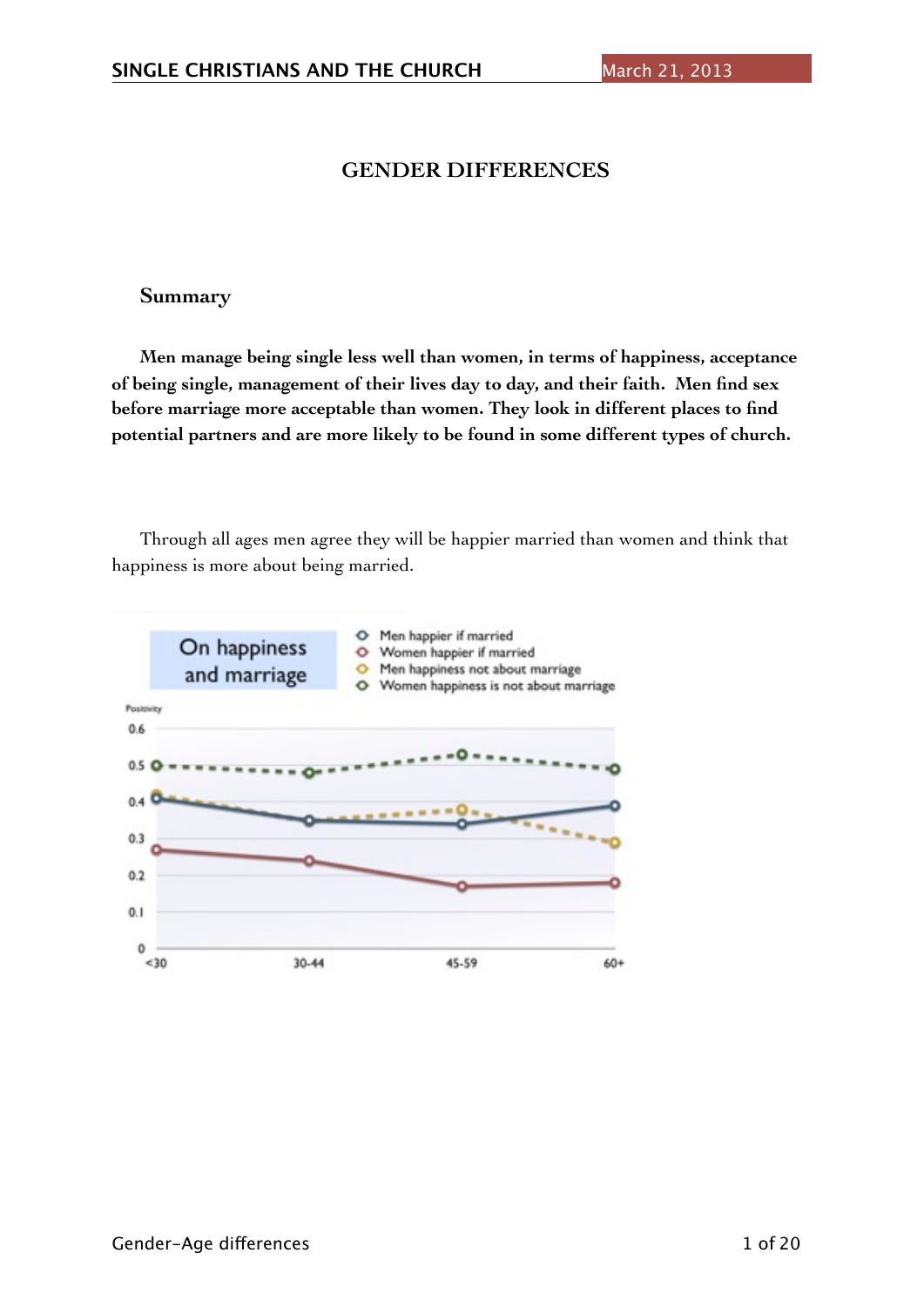Men, much more than women, keep their lives on hold until married - and think it is their own fault that they are single. Most women past 30 think it is not their own fault, but men continue to think so until 60.



Men and women look in different places to meet a potential partner

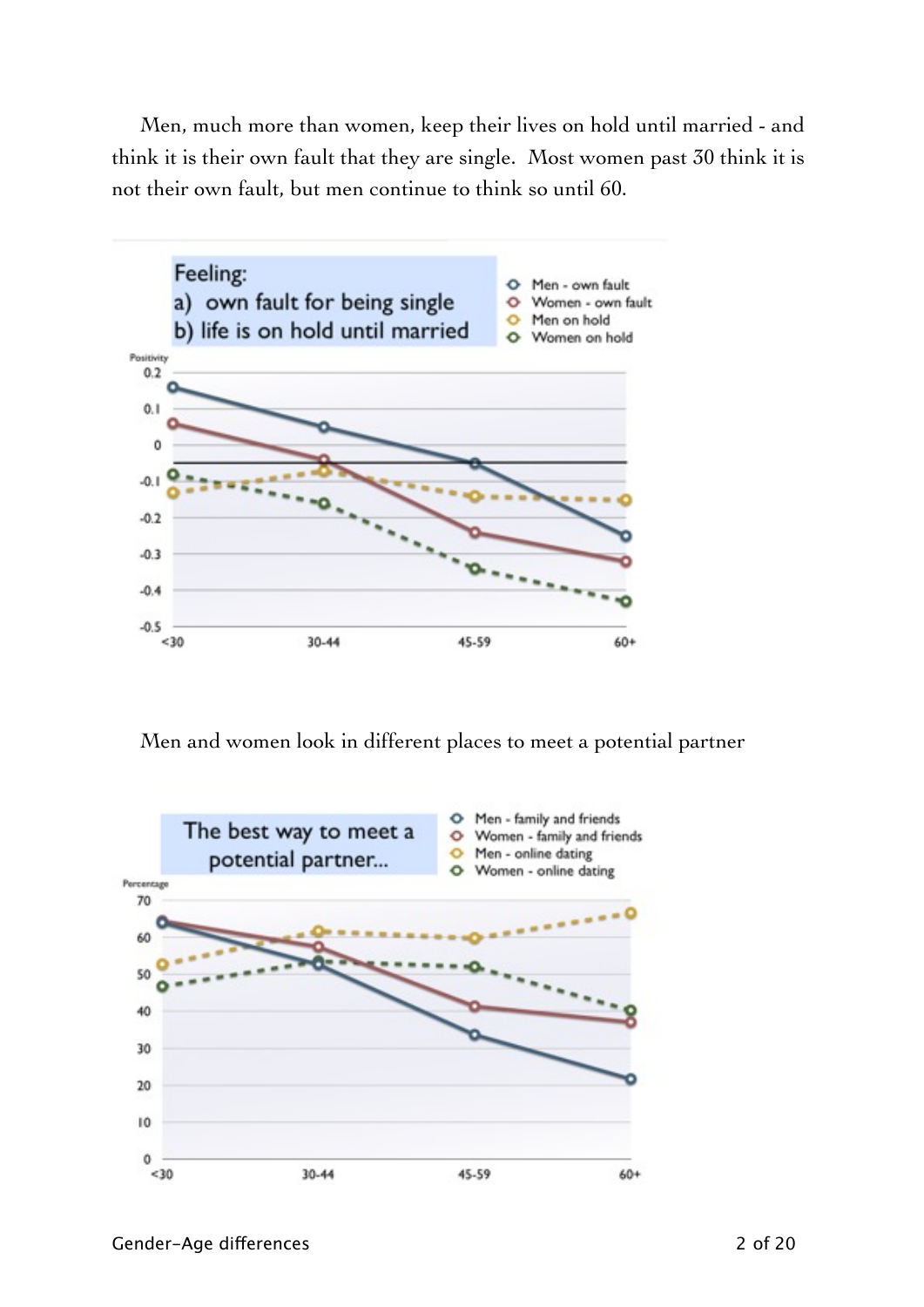More men attend a traditional kind of church and more women attend family-focused and lively churches in all age groups and particularly apparent in the 60+ age group.

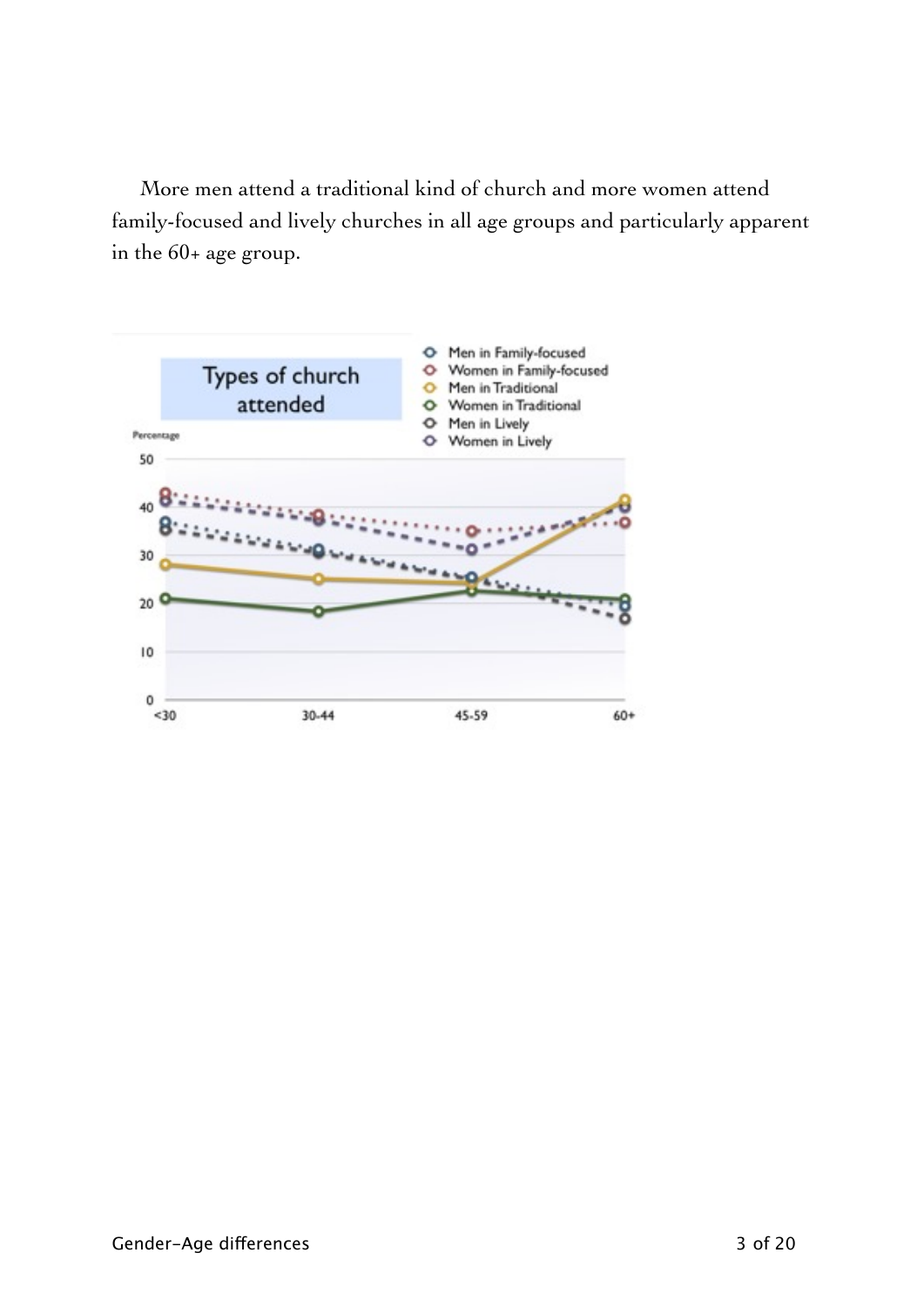## **Overview**

## **Gender differences**

There are many differences between men and women's experience of being single and their attitudes and views. However, the ages interact strongly with some differences, and shed light on the kinds of reason which might underlie the gender differences. Therefore we will look at gender differences and also at age within the gender differences, using the same four age groups as previously.

71% of the respondents were female and 29% male. This is both typical of the proportion that people believe to be in the church and of respondents to surveys generally. The data describes the percentage of women and percentage of the men in reporting and answering questions, so is comparable.

### **Church attendance**

There are no denominational differences for the genders in church attendance.

A higher percentage of men (27%) than women (20%) attend a Traditional kind of church at every age. Many more men who are 60+ say that they do so (42%).

A higher percentage of women (38%) than men (30%) attend a family-focused kind of church at every age. Attendance declines for both genders as they get older, but men's attendance declines faster and there is slight increase amongst the women when 60+.

A high percentage of women (37%) than men (29%) attend a Lively kind of church at every age. Attendance declines for both genders as they get older, but women's suddenly increases when 60+.

This means that for 60+ age group, men and women are increasingly to be found in different kinds of church.

### **Gender differences on singleness**

Men  $(26%)$ , over 1 in 4, agree that sometimes people who discover they are single assume they are gay , compared to 16% women. However there are age differences in that younger men <30 (32%) say that they experience this more and then reports decline, whereas women's experience increases at 30 and then is relatively stable.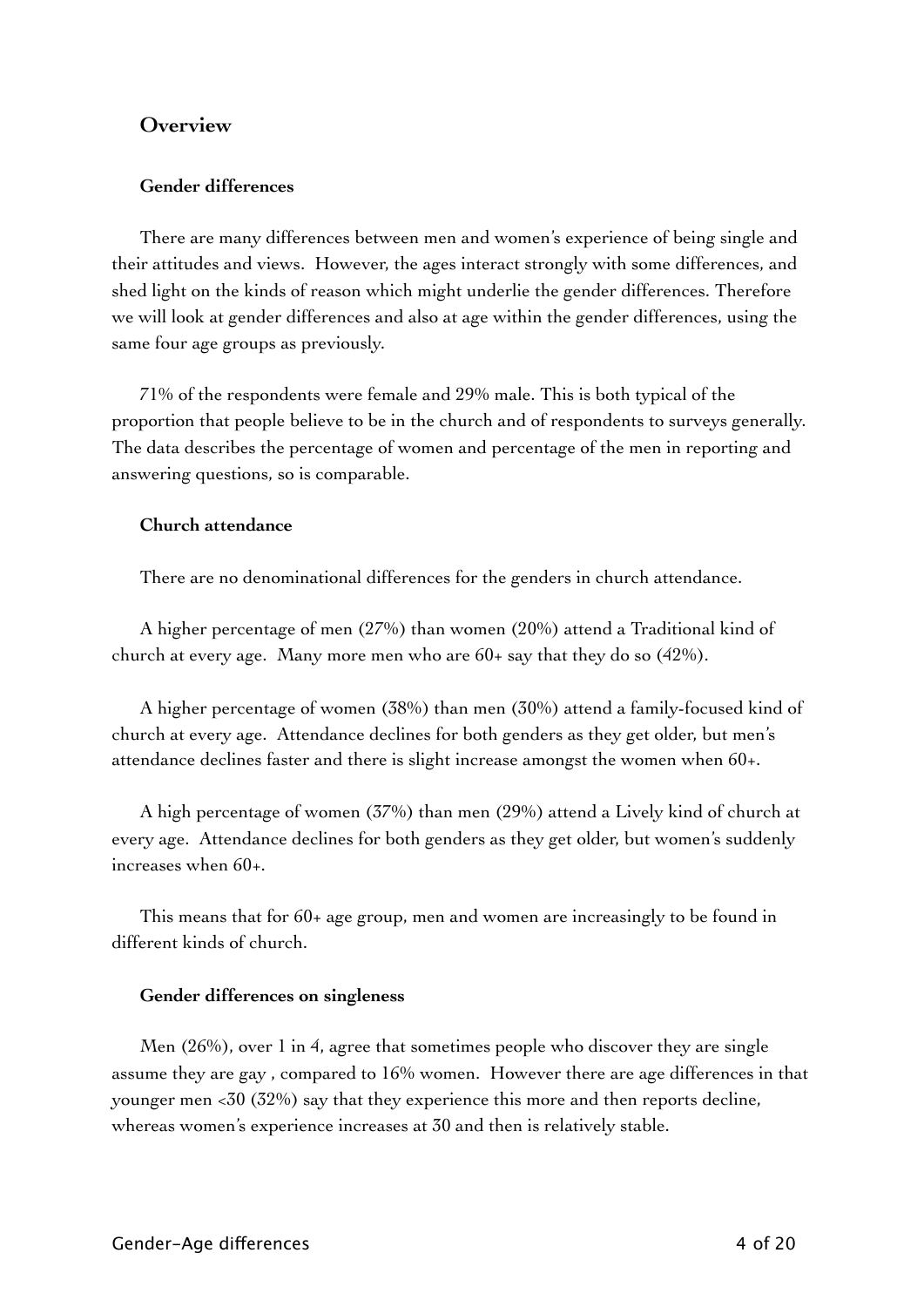If you are a man <30, single people appear to be receiving the presumption that you should be in a heterosexual relationship and, if not, you might be gay. Whereas if you are woman >30, you haven't found someone so there might be a suspicion of not wanted to be married.

Women (56%) say that they enjoy or don't have problems going to social functions alone more than men (49%). The under 30 and over 60 are very similar and show an increase. It is 30-60 men that say that have most problems or enjoy it least (with a 10% difference to the women). If we were to take the national UK reported average, 2 women to every man among the single adults that attend church, and apply the percentages (assuming those who don't enjoy or have problems going to social functions don't go), then for the 30 − 60 age group the proportion becomes close to 4 women to every man.

 Single women (44%) say that they enjoy or don't have any problems in being among married couples and children, compared to single men (37%). The age differences are striking. For men, there is a sharp decline at 60, whereas for women there is a decline at 45 continuing at 60. Although speculation, this may well be the age points at which the different genders accept they will not have children and find it harder being around them.

Women (50%) say that, because single, they enjoy having the space and time to devoted themselves to faith/prayer more than the men (42%) at every age. After a very slight decline among the 30-45 year old women, the 60+ age group enjoy it most. The men's enjoyment declines at 30 and again at 60.

### **Family and friends - single women are more sociable**

Women (54%) say that, because single, they enjoy having the chance to spend more time with friends and family more than men (41%) at every age. Women's enjoyment drops and then stabilises at 45 (at 48%), whereas men report their enjoyment as continuing to drop ending at 21% for the 60+ age group.

Half of single women (50%) say that they socialise with close friends at least once per week, compared to 40% men. The under 30 age group is similar for both genders, then men's social life with friends drops rapidly and stays low. Women's declines but then increases at 60+.

The comparison between reported activities and enjoyment is interesting. Both genders report meeting up with close friends each week but, when 60+, enjoy it less, because single.

[DN graph}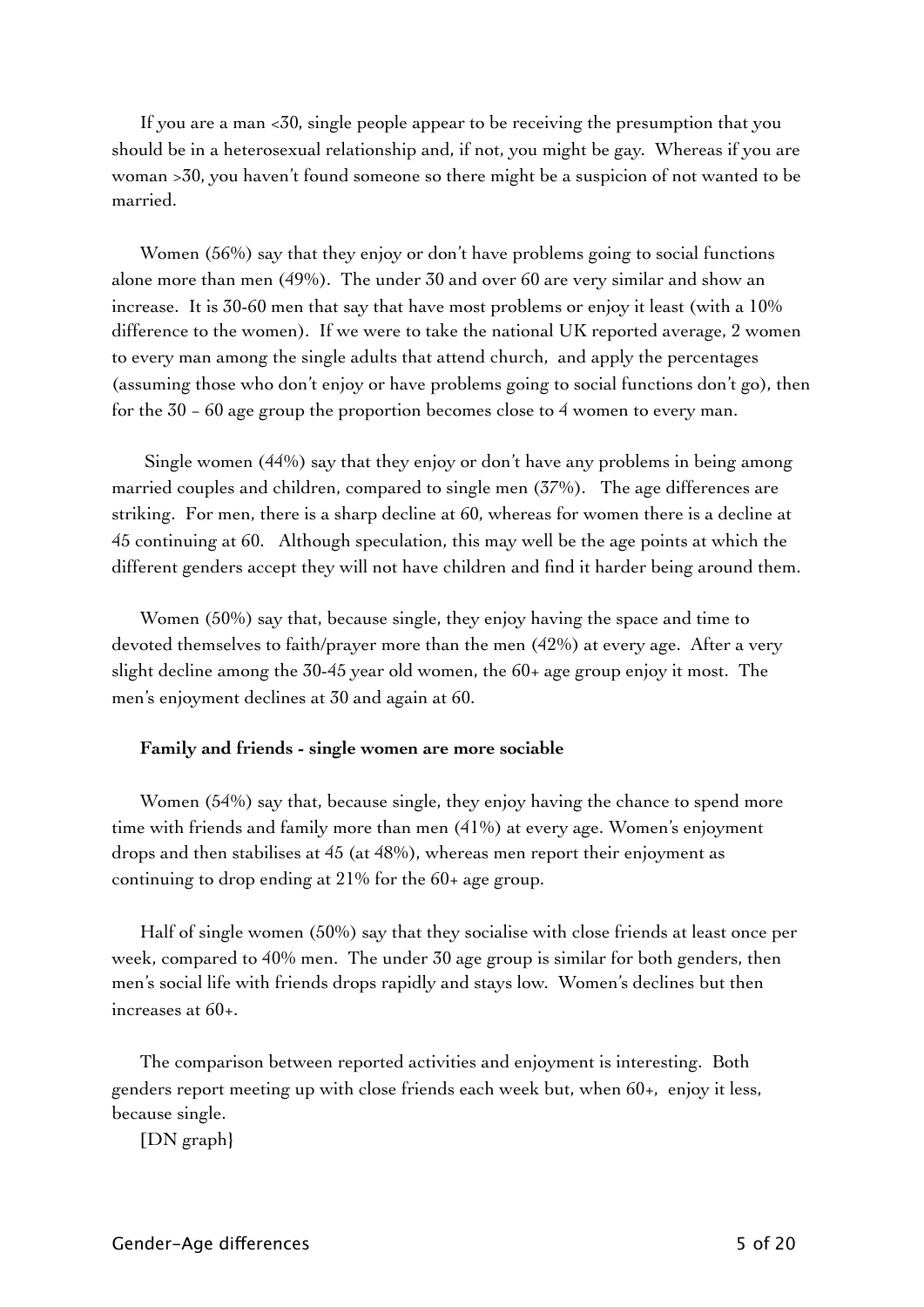### **Singleness and faith - women agree being single has made their faith stronger**

Single women (53%) agree or strongly agree that in some ways being single has made their faith stronger, compared to men (39%) and do so at every age group. Women increasingly agree with the statement through the age groups. There is a drop for 30 − 60 year old men.

Single men (66%) agree or strongly agree that having a partner in their life would strengthen their faith much more than women (47%) at every age group. Generally agreement for both genders decreases over time.

### **Dating - men date more than women**

Single adults concern over the gender imbalance would be expected to differ and it does. Notably, more men  $(20\% - 1 \text{ in } 5)$  state that they have never been aware of any imbalance, compared to women (8%). This unawareness decreases over time for both genders.

62% men state they are concerned about the gender imbalance, because it lessens the chance of finding a husband. This concern is stable until 45 and then suddenly drops. 35% men state that they are rather glad about the gender imbalance, as it improves their chance of finding a wife. This gradually declines over the age groups.

Single men (51%) more than single women (38%) say that have dated quite often or a few times in the last year. They report this as being true for every age group. There is a drop and decline for women when they reach 45, whereas no such drop is apparent among single men.

A hypothesis for this data is that some men are not dating (in line with the larger number of never-married men in UK society compared with never-married women) whereas others are dating sequentially. Moreover the data suggests either that older men date different women much more frequently than single women have dates, or that they are dating younger women or non-Christians.

Although both genders when under 30 state that the one of the best ways to meet potential partners is through family and friends (64% men and 65% women), men more rapidly move away from this idea than women, until the difference is nearly half amongst  $60+$  group.

Men are much keener on the use of online dating sites and social networks, with 60% reporting that it is one of the best ways to meet potential partners compared to 51% of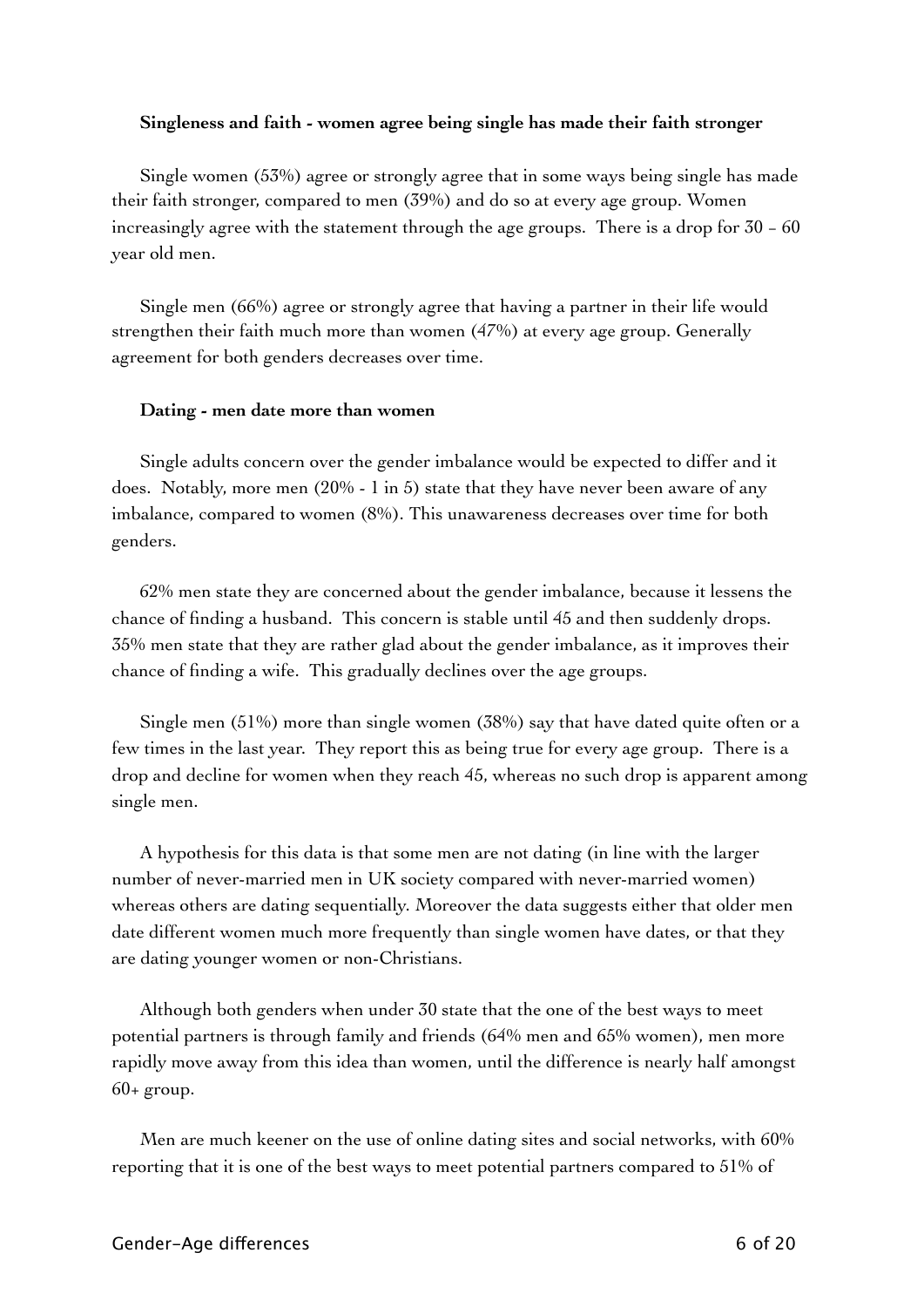women. This is true for every age group. Both men and women among 30 − 60 year olds think it better than other age groups, however, among the 60+ men get keener on it, women less keen.

Combining these two statements about the best way to meet partners, there are diverging views about the best way to meet a potential partner, meaning that people are looking in different places.

### **The genders on sex**

A higher percentage of women (54%) than men (44%) agree that sex belongs only in marriage and that they are fine with that. This is true for every age group, although both decline. The percentage agreeing drops below half when men reach 30 and when women reach 45. The biggest drop for both sexes comes at 45.

A higher percentage of women (49%) than men (36%) agree that avoiding sex before marriage is of the utmost importance. This is again true for every age group. The patterns are slightly different in that there is a large drop when men reach 30 and the percentages stabilise at around 1 in 3, whereas the stabilisation for women happens at 45.

More men (32%) than women (25%) think that all or most Christians practice what they believe about no sex before marriage. Both decline, but women more than men. In other words, women think that fewer Christians practice what they believe. This is in line with the view that there are relatively fewer dating men than women, and that they are more prepared to think it OK to have sex before marriage. Thus the men dating for long periods, or who are non-dating, practice and believe others practice no sex before marriage, but the women - who experience larger a relatively larger number of men through dating - report that the men don't practice what they believe.

More men  $(41%)$  than women  $(24%)$  say that they struggle with their thoughts and feelings about sex. This is true for every age group. Men's struggle only declines when reaching 45 and then is gradual, whereas women's struggle declines through all age groups.

More men (18%) than women (10%) say that they feel guilty about their sexual behaviour. True for every age group, both decline, either because they decide they will not consider what they do as guilt-making or because they are not doing anything that could cause guilt.

More women (42%) than men (32%) say that they think the church's teaching on sex has deterred someone they know from making or staying with their Christian commitment.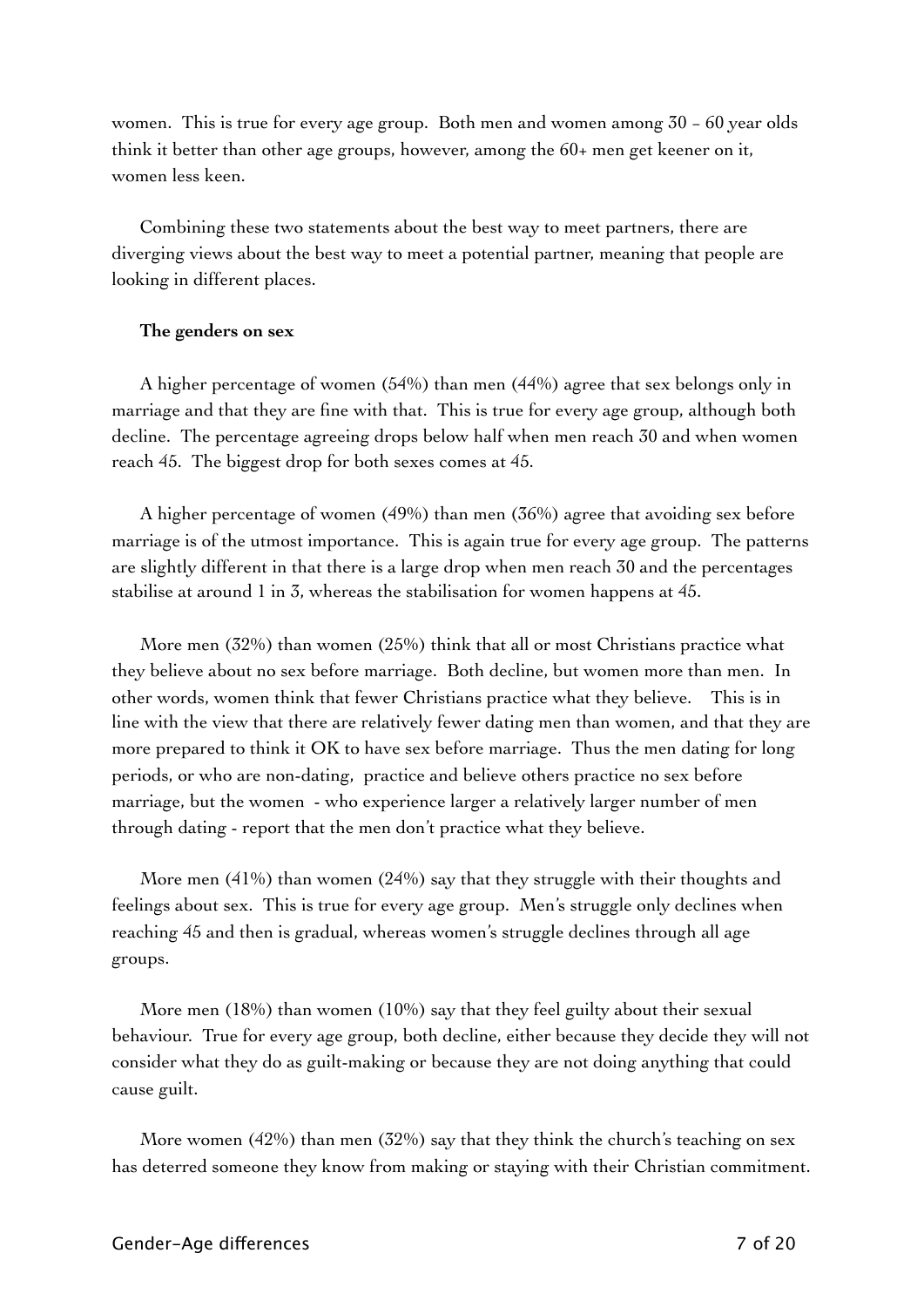This is true for every age group. This declines and then stabilises for women when they reach 45 and declines for men until 60 and then increases.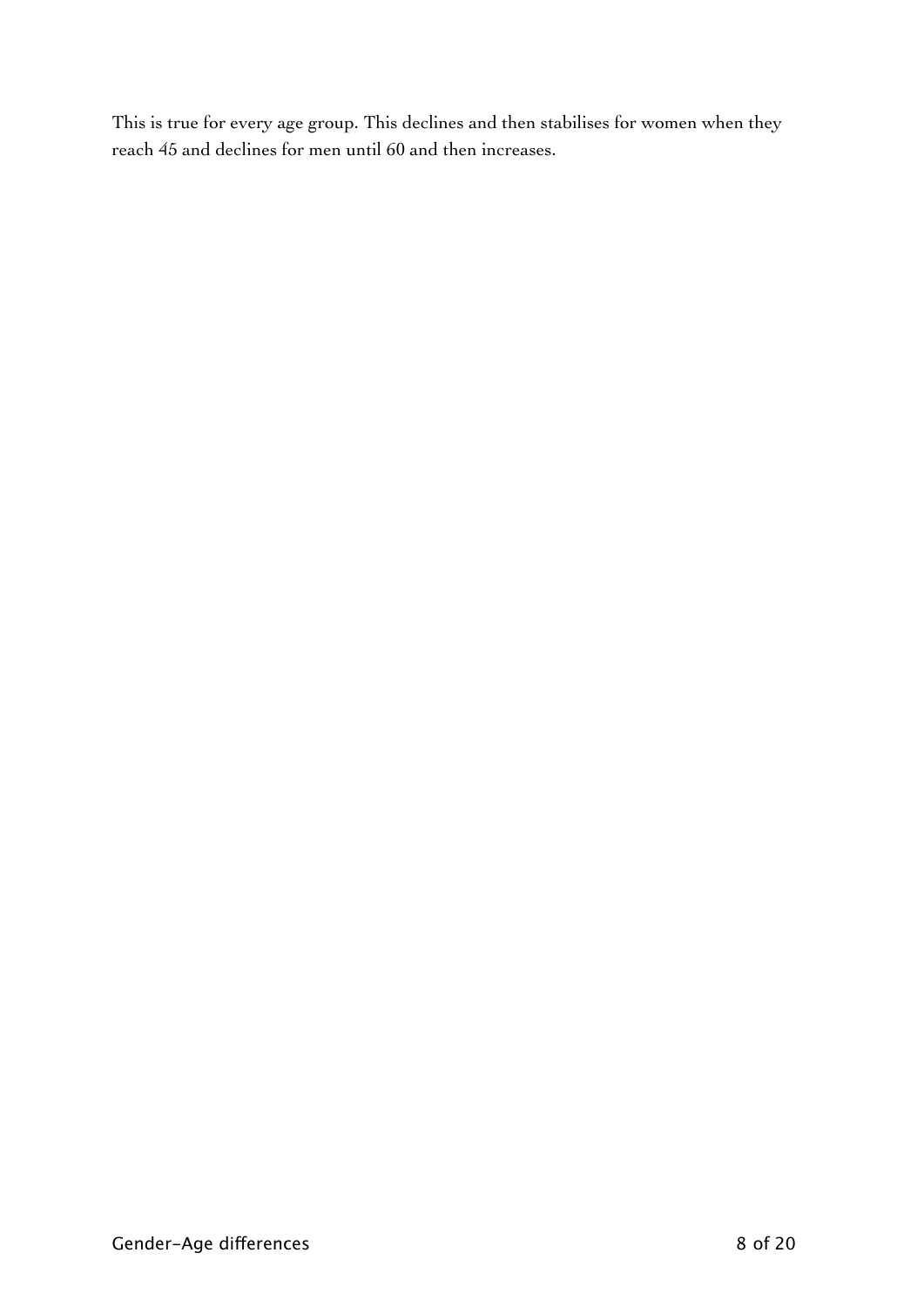# **GENDER – AGE DIFFERENCES**

## **Methodology**

All relationships presented below are derived from identified associations which are significant at the *P* < 0.001 level.

(Although *P* < 0.05 is the conventional level of significance employed in scientific research, a more stringent threshold was used in this study, in order to account for multiple testing. Applying this more stringent *P*-value threshold substantially reduces the amount of falsepositives reported from the data / information collected in this survey).

## **The following statistically significant differences by gender - age were identified:**

• Description of church most often attend:

|  |  |  |  |  |  |  | More men (27.1%) than women (20.4%) attend a traditional type of church. |
|--|--|--|--|--|--|--|--------------------------------------------------------------------------|
|--|--|--|--|--|--|--|--------------------------------------------------------------------------|

| Age Group | Men $(\%)$                 | Women (%)                                   |
|-----------|----------------------------|---------------------------------------------|
| $30$      | 28.2                       | 21.1                                        |
| 30-44     | 25.2                       | 18.4                                        |
| 45-59     | 24.3                       | 22.7                                        |
| $60+$     | 41.6                       | 20.9                                        |
| Comment:  | Stable, increase after 60+ | Stable (non-significant<br>age differences) |

- More women (38.1%) than men (29.7%) attend a family focused type of church.

| Age Group | Men $(\%)$      | Women (%)                             |
|-----------|-----------------|---------------------------------------|
| $30$      | 37.0            | 43.0                                  |
| $30 - 44$ | 31.3            | 38.5                                  |
| 45-59     | 25.5            | 35.1                                  |
| $60+$     | 19.5            | 36.9                                  |
| Comment:  | Graded decrease | Graded decrease<br>(stable after 45+) |

- More women (36.5%) than men (28.7%) attend a lively type of church.

| Age Group        | Men $(\%)$      | Women (%)                                                         |
|------------------|-----------------|-------------------------------------------------------------------|
| $\overline{530}$ | 35.4            | 41.4                                                              |
| $30 - 44$        | 30.6            | 37.4                                                              |
| 45-59            | 25.1            | 31.3                                                              |
| $60+$            | 16.9            | 40.1                                                              |
| Comment:         | Graded decrease | U-shaped (or,<br>decreases op to 59,<br>then increases at $60+$ ) |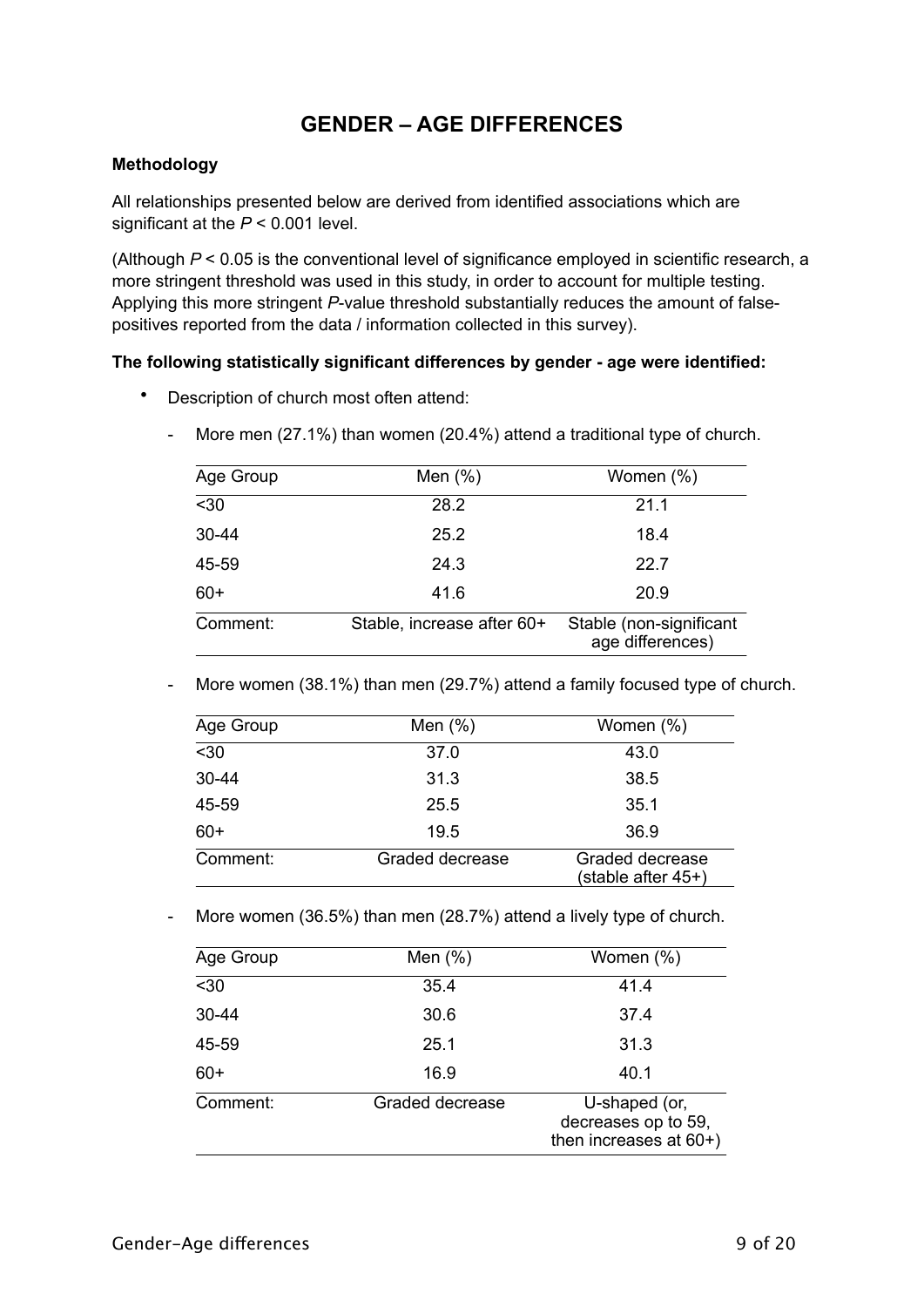- How helpful do you find your church leaders' advice on relationships and issues of singleness?
	- More women (50.5%) than men (40.5%) state that they find it 'unhelpful' or 'church leaders give very little guidance.

| Age Group | Men $(\%)$      | Women (%)                                               |
|-----------|-----------------|---------------------------------------------------------|
| $30$      | 30.7            | 46.3                                                    |
| $30 - 44$ | 38.8            | 51.5                                                    |
| 45-59     | 43.5            | 50.4                                                    |
| $60+$     | 56.2            | 50.5                                                    |
| Comment:  | Graded increase | Relatively stable over<br>time (reduced only in<br>$30$ |

- Marriage and happiness:
	- More men (63%) than women (48.8%) agree that being married would make them happier

| Age Group        | Men $(\%)$                         | Women (%)                            |
|------------------|------------------------------------|--------------------------------------|
| $\overline{530}$ | 71.1                               | 53.5                                 |
| 30-44            | 60.5                               | 50.4                                 |
| 45-59            | 61.6                               | 44.1                                 |
| $60+$            | 62.0                               | 48.8                                 |
| Comment:         | Higher only in <30, then<br>stable | Decrease up to 59, then<br>increases |

| Age Group | Men                                                                     | Women                    |    |
|-----------|-------------------------------------------------------------------------|--------------------------|----|
| $30$      | 0.41                                                                    | 0.27                     |    |
| $30 - 44$ | 0.35                                                                    | 0.24                     |    |
| 45-59     | 0.34                                                                    | 0.17                     |    |
| $60+$     | 0.39                                                                    | 0.18                     |    |
| Comment:  | U-shaped (Higher in <30,<br>then stable until 59, then<br>higher in 60+ | Graded decrease<br>to 59 | up |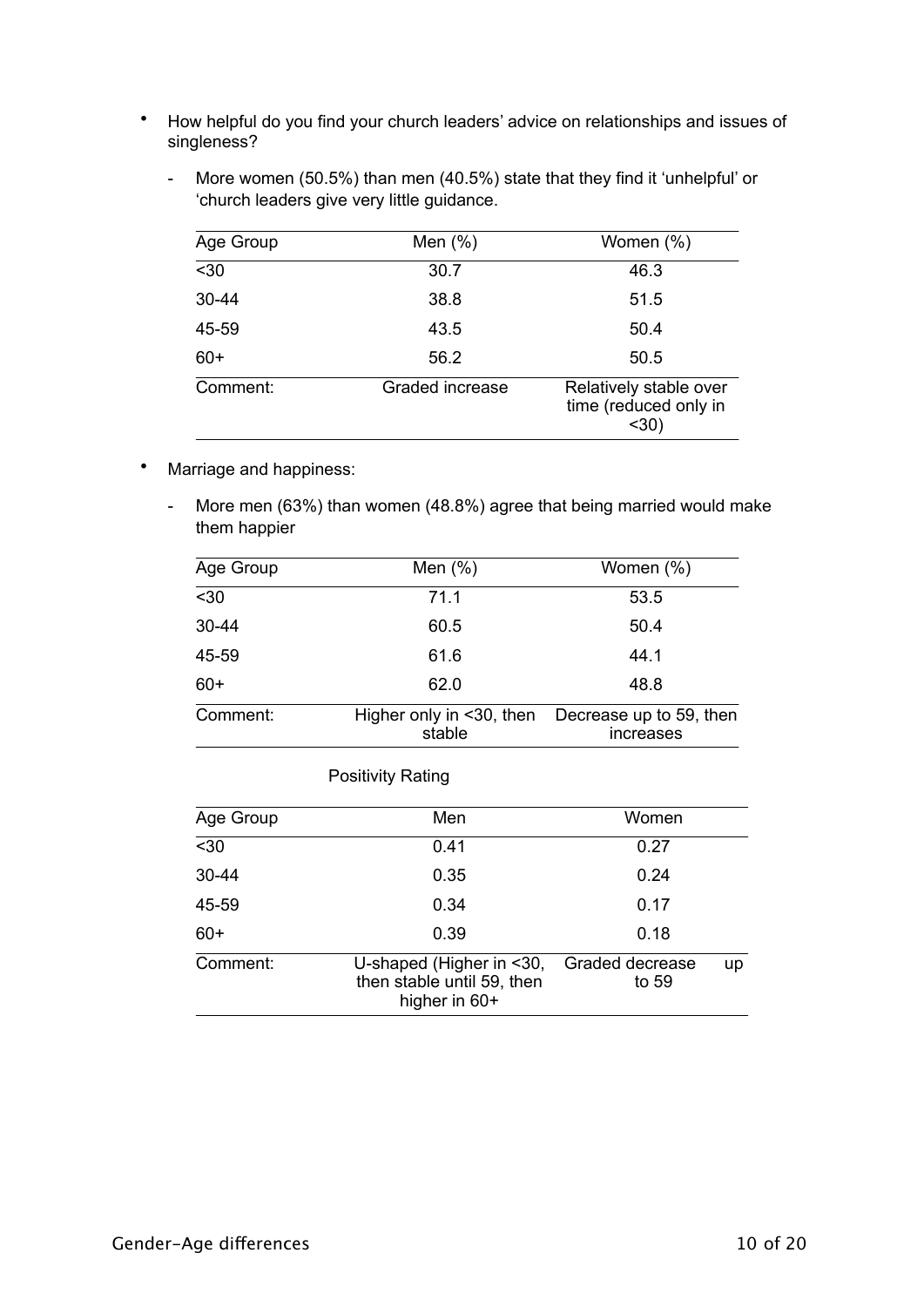- More women (66.9%) than men (55.2%) agree that they would be happy as a single person and would also be happy if married.

| Age Group | Men $(\%)$                  | Women $(\%)$    |
|-----------|-----------------------------|-----------------|
| $30$      | 56.3                        | 69.1            |
| $30 - 44$ | 53.1                        | 65.4            |
| 45-59     | 55.5                        | 66.8            |
| $60+$     | 61.2                        | 63.1            |
| Comment:  | Stable, increases after 60+ | Graded decrease |

### Positivity Rating

| Age Group | Men                                                                     | Women                               |
|-----------|-------------------------------------------------------------------------|-------------------------------------|
| $30$      | 0.27                                                                    | 0.38                                |
| $30 - 44$ | 0.20                                                                    | 0.31                                |
| 45-59     | 0.18                                                                    | 0.35                                |
| $60+$     | 0.27                                                                    | 0.27                                |
| Comment:  | U-shaped (Higher in <30,<br>then stable until 59, then<br>higher in 60+ | Overall decrease<br>throughout life |

- More women (79.8%) than men (67.9%) agree that happiness isn't really about whether one is married or not.

| Age Group | Men $(\%)$     | Women $(\%)$               |
|-----------|----------------|----------------------------|
| $30$      | 72.3           | 79.8                       |
| $30 - 44$ | 66.7           | 77.9                       |
| 45-59     | 68.2           | 82.2                       |
| $60+$     | 67.7           | 81.6                       |
| Comment:  | Small decrease | Non-significant difference |

| Age Group        | Men                                            | Women                         |
|------------------|------------------------------------------------|-------------------------------|
| $\overline{530}$ | 0.42                                           | 0.50                          |
| $30 - 44$        | 0.35                                           | 0.48                          |
| 45-59            | 0.38                                           | 0.53                          |
| $60+$            | 0.29                                           | 0.49                          |
| Comment:         | Overall decrease throughout<br>the life course | Non-significant<br>difference |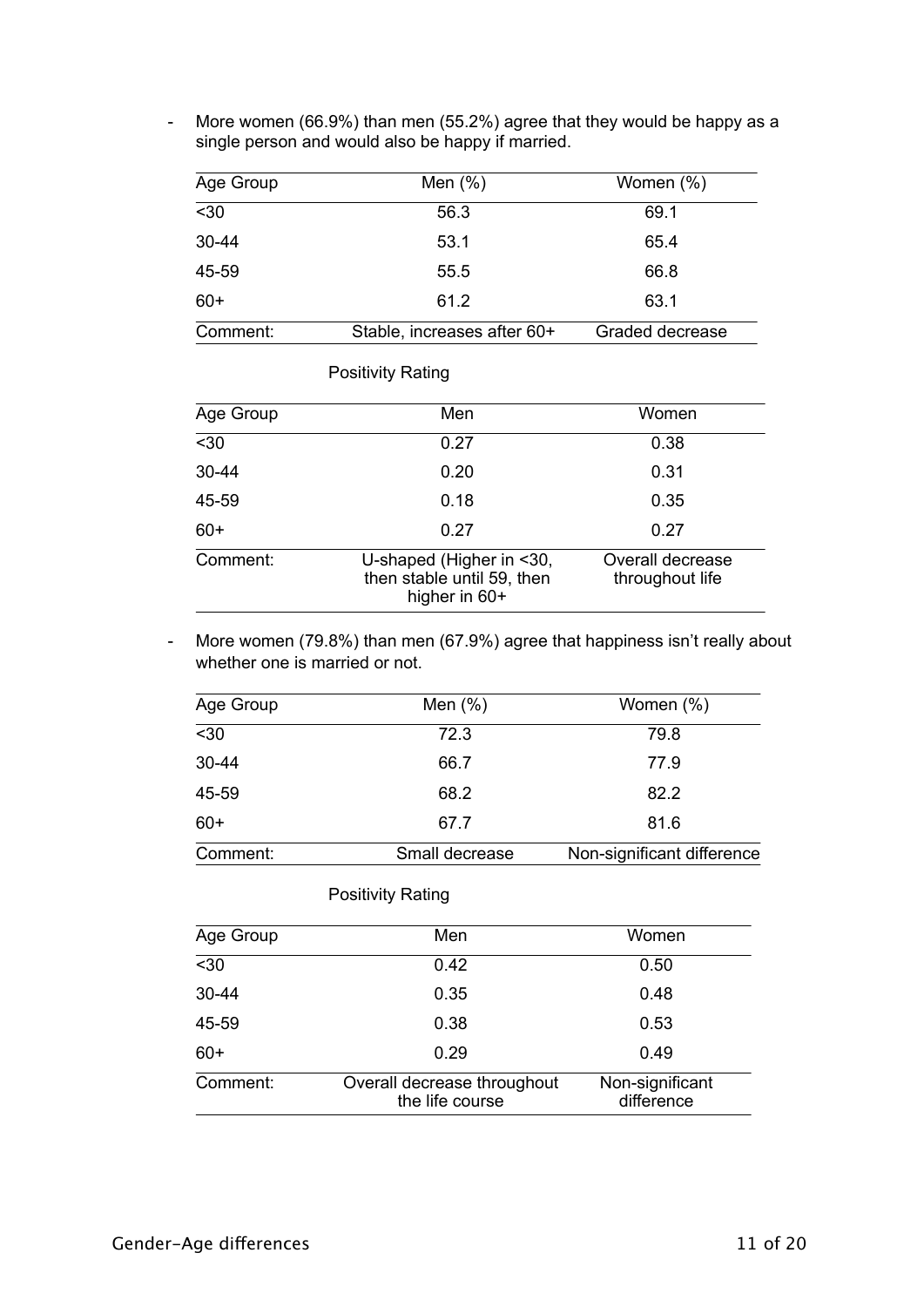- Being single, what do they enjoy:
	- More women (50.3%) than men (42.4%) enjoy having the space and time to devote themselves to faith/prayer.

| Age Group | Men $(\%)$      | Women (%)                           |
|-----------|-----------------|-------------------------------------|
| $30$      | 49.7            | 50.5                                |
| $30 - 44$ | 41.2            | 48.3                                |
| 45-59     | 41.1            | 50.5                                |
| $60+$     | 37.5            | 58.0                                |
| Comment:  | Graded decrease | Stable, increases only<br>after 60+ |

- More women (53.5%) than men (40.9%) enjoy having the chance to spend more time with friends and family.

| Age Group        | Men $(\%)$      | Women (%)                                 |
|------------------|-----------------|-------------------------------------------|
| $\overline{530}$ | 49.3            | 63.7                                      |
| $30 - 44$        | 46.2            | 55.1                                      |
| 45-59            | 35.1            | 47.5                                      |
| $60+$            | 21.2            | 47.7                                      |
| Comment:         | Graded decrease | Graded decrease until 45 (then<br>stable) |

- Feelings about being single:
	- More men (31.1%) than women (25%) agree that they feel as if their life is on hold until they get married.

| Age Group        | Men $(\%)$        | Women (%)       |
|------------------|-------------------|-----------------|
| $\overline{530}$ | 33.1              | 34.1            |
| 30-44            | 33.8              | 30.8            |
| 45-59            | 28.9              | 15.4            |
| $60+$            | 23.8              | 10.9            |
| Comment:         | Decrease after 45 | Graded decrease |

| Age Group        | Men                        | Women           |
|------------------|----------------------------|-----------------|
| $\overline{530}$ | $-0.13$                    | $-0.08$         |
| 30-44            | $-0.07$                    | $-0.16$         |
| 45-59            | $-0.14$                    | $-0.34$         |
| $60+$            | $-0.15$                    | $-0.43$         |
| Comment:         | Non-significant difference | Graded decrease |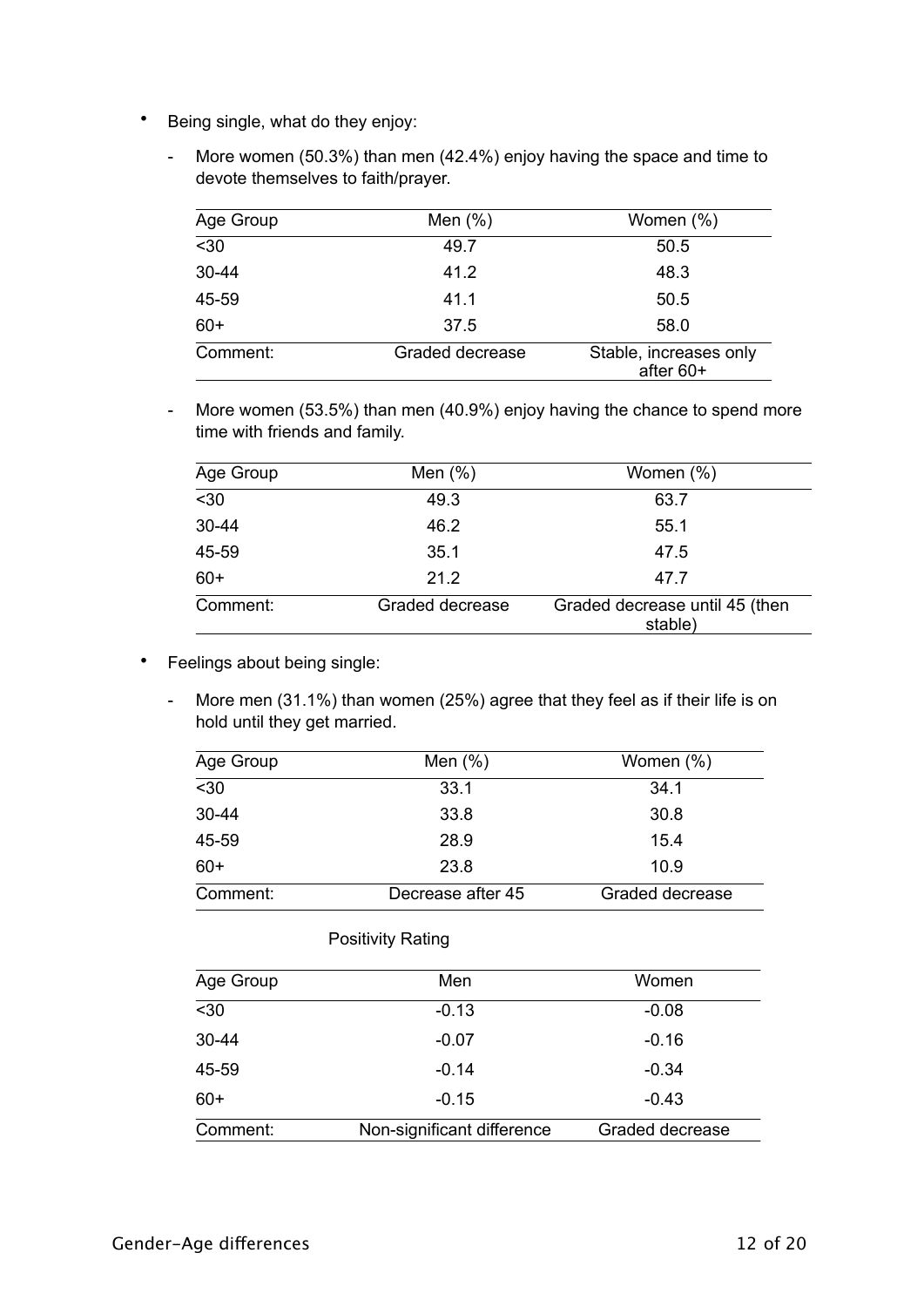| Age Group        | Men $(\%)$      | Women $(\%)$    |
|------------------|-----------------|-----------------|
| $\overline{530}$ | 53.1            | 45.7            |
| $30 - 44$        | 41.0            | 37.4            |
| 45-59            | 36.1            | 26.0            |
| $60+$            | 29.2            | 18.8            |
| Comment:         | Graded decrease | Graded decrease |

- More men (40.6%) than women (33.7%) agree that they feel it is their fault that they are single.

# Positivity Rating

| Age Group | Men             | Women           |
|-----------|-----------------|-----------------|
| $30$      | 0.16            | 0.06            |
| $30 - 44$ | 0.05            | $-0.04$         |
| 45-59     | $-0.05$         | $-0.24$         |
| $60+$     | $-0.25$         | $-0.32$         |
| Comment:  | Graded decrease | Graded decrease |

- More men (25.7%) than women (16.3%) agree that sometimes people who discover they are single assume that they are gay.

| Age Group | Men $(\%)$      | Women (%)                                    |
|-----------|-----------------|----------------------------------------------|
| $30$      | 31.5            | 13.1                                         |
| $30 - 44$ | 27.5            | 18.4                                         |
| 45-59     | 23.1            | 15.2                                         |
| $60+$     | 15.4            | 15.3                                         |
| Comment:  | Graded decrease | Increase after 30, then<br>relatively stable |

| Age Group | Men             | Women                                        |
|-----------|-----------------|----------------------------------------------|
| $30$      | $-0.09$         | $-0.54$                                      |
| $30 - 44$ | $-0.16$         | $-0.36$                                      |
| 45-59     | $-0.23$         | $-0.42$                                      |
| $60+$     | $-0.40$         | $-0.46$                                      |
| Comment:  | Graded decrease | Increase after 30, then<br>relative decrease |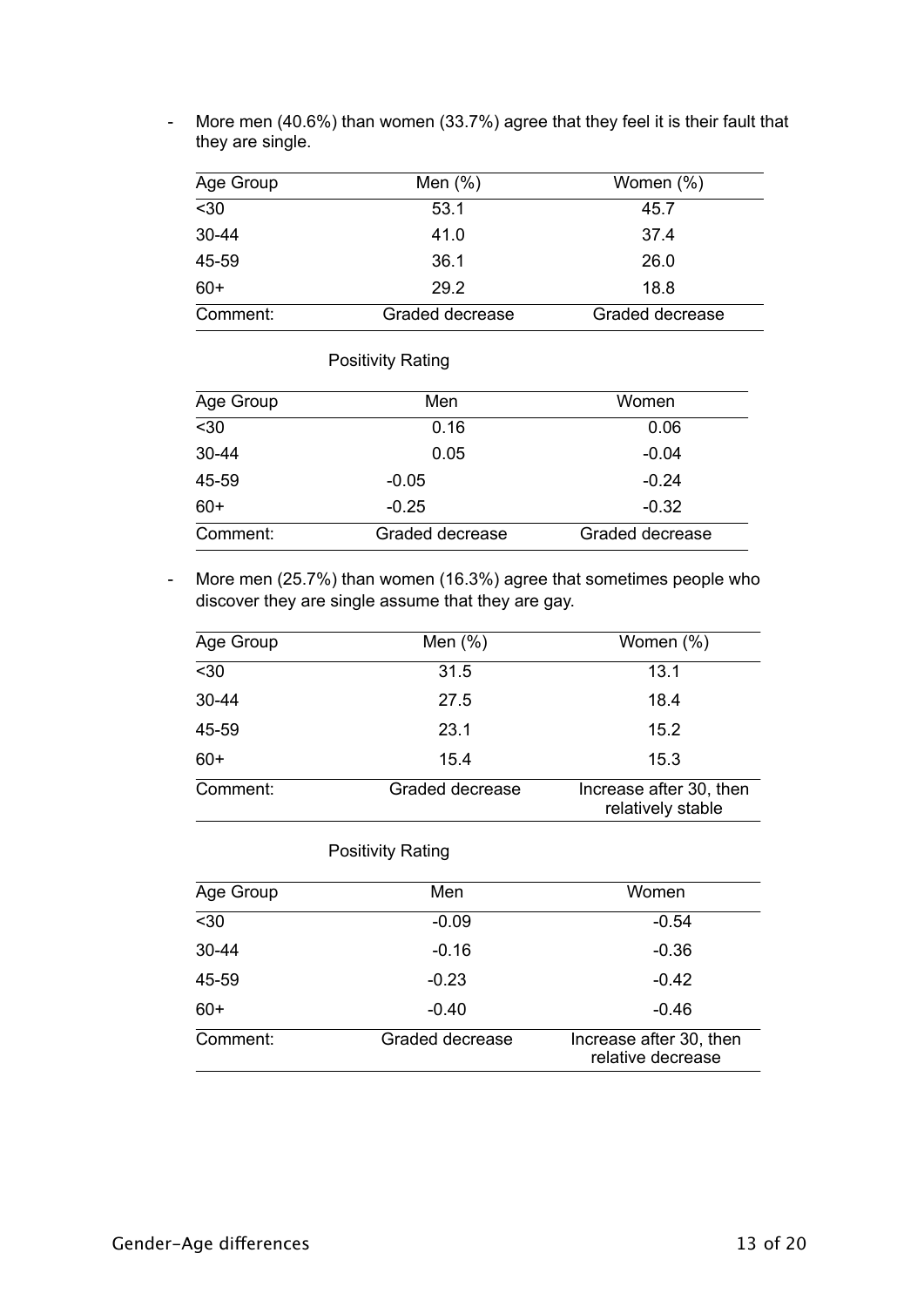- How easy do you find doing things alone:
	- More women (57.5%) than men (49.2%) state that they enjoy or don't have any problems in going to social functions alone.

| Age Group | Men $(\%)$                            | Women (%)       |
|-----------|---------------------------------------|-----------------|
| $30$      | 50.0                                  | 51.0            |
| $30 - 44$ | 46.9                                  | 56.8            |
| 45-59     | 48.0                                  | 60.6            |
| $60+$     | 61.6                                  | 62.2            |
| Comment:  | Stable up 59, increase after<br>$60+$ | Graded increase |

- More women (43.7%) than men (37.1%) state that they enjoy or don't have any problems in being amongst married couples and children.

| Age Group | Men $(\%)$         | Women (%)                 |
|-----------|--------------------|---------------------------|
| $30$      | 38.0               | 46.5                      |
| $30 - 44$ | 35.8               | 48.3                      |
| 45-59     | 40.5               | 39.5                      |
| $60+$     | 25.0               | 30.4                      |
| Comment:  | Decrease after 60+ | Graded decrease after 45+ |

- More women (48.6%) than men (26.8%) state that they enjoy or don't have any problems in being responsible for everything in their life both inside and outside of the home.

| Age Group | Men $(\%)$      | Women (%)                           |
|-----------|-----------------|-------------------------------------|
| $30$      | 22.6            | 35.3                                |
| 30-44     | 22.6            | 48.4                                |
| 45-59     | 30.9            | 56.3                                |
| $60+$     | 38.5            | 47.4                                |
| Comment:  | Graded increase | Increase up to 59, then<br>decrease |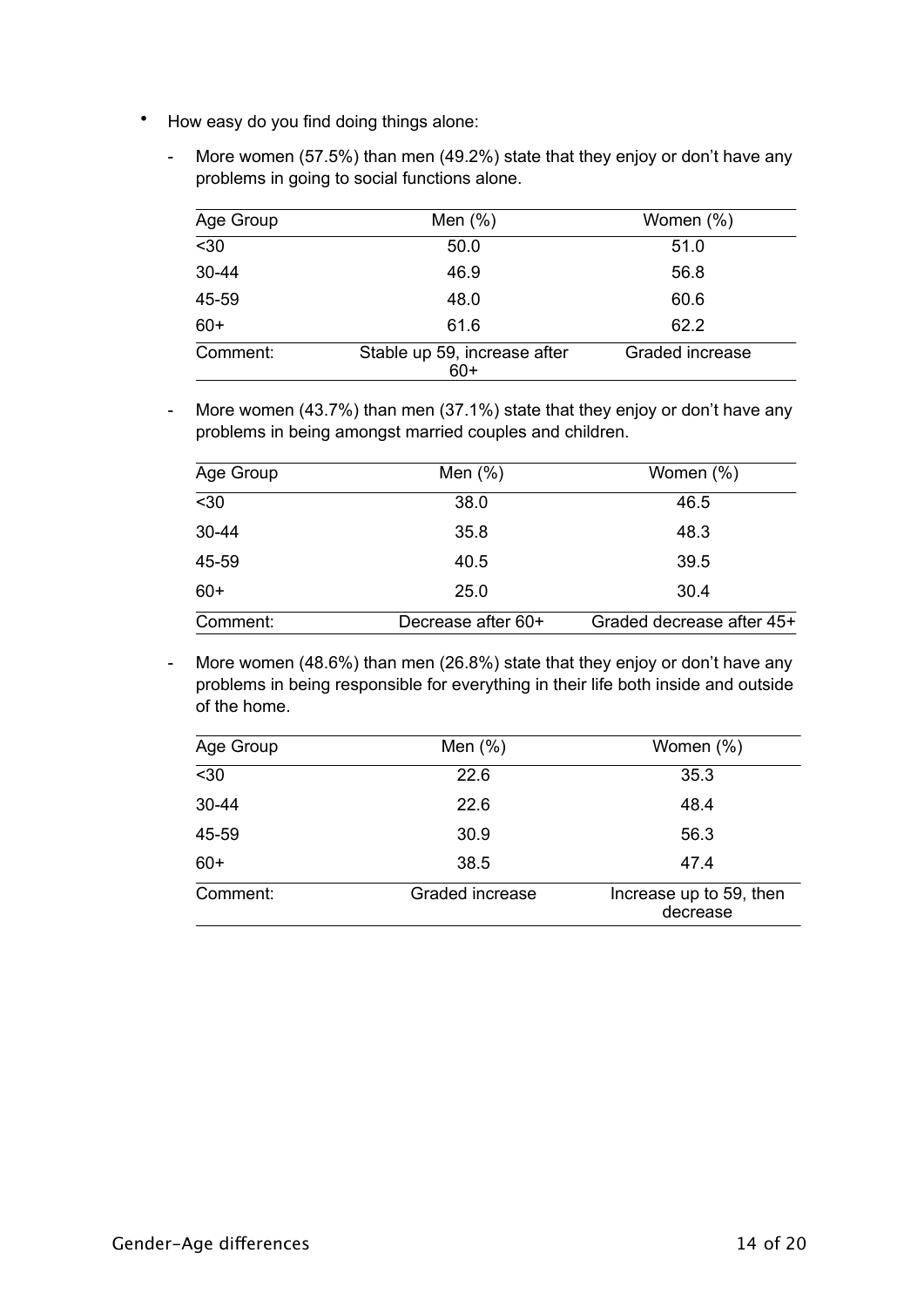- Frequency of involvement in activities:
	- More women (49.9%) than men (39.2%) state that they socialise with close friends at least once each week.

| Age Group | Men $(\%)$                                    | Women (%)                                               |
|-----------|-----------------------------------------------|---------------------------------------------------------|
| $30$      | 60.0                                          | 59.2                                                    |
| $30 - 44$ | 34.3                                          | 51.2                                                    |
| 45-59     | 33.5                                          | 40.8                                                    |
| $60+$     | 36.9                                          | 57.0                                                    |
| Comment:  | Higher at <30, large decrease,<br>then stable | U-shaped. Graded<br>decrease up to 59, then<br>increase |

- Impact of singleness on faith:
	- More women (53%) than men (38.5%) agree or strongly agree that in some ways being single has made their faith stronger.

| Age Group | Men $(\%)$ | Women (%)       |
|-----------|------------|-----------------|
| $30$      | 44.8       | 48.8            |
| $30 - 44$ | 36.7       | 51.6            |
| 45-59     | 36.6       | 55.5            |
| $60+$     | 39.7       | 58.8            |
| Comment:  | U-shaped   | Graded increase |

- More men (65.6%) than women (46.6%) agree or strongly agree that having a partner in their life would strengthen them in their faith.

| Age Group | Men $(\%)$               | Women $(\%)$    |
|-----------|--------------------------|-----------------|
| $30$      | 72.3                     | 60.3            |
| 30-44     | 67.9                     | 50.0            |
| 45-59     | 53.8                     | 38.4            |
| $60+$     | 58.8                     | 36.9            |
| Comment:  | Graded decrease up to 59 | Graded decrease |

| Age Group | Men                      | Women           |
|-----------|--------------------------|-----------------|
| $30$      | 0.44                     | 0.30            |
| $30 - 44$ | 0.39                     | 0.21            |
| 45-59     | 0.23                     | 0.09            |
| $60+$     | 0.29                     | 0.08            |
| Comment:  | Graded decrease up to 59 | Graded decrease |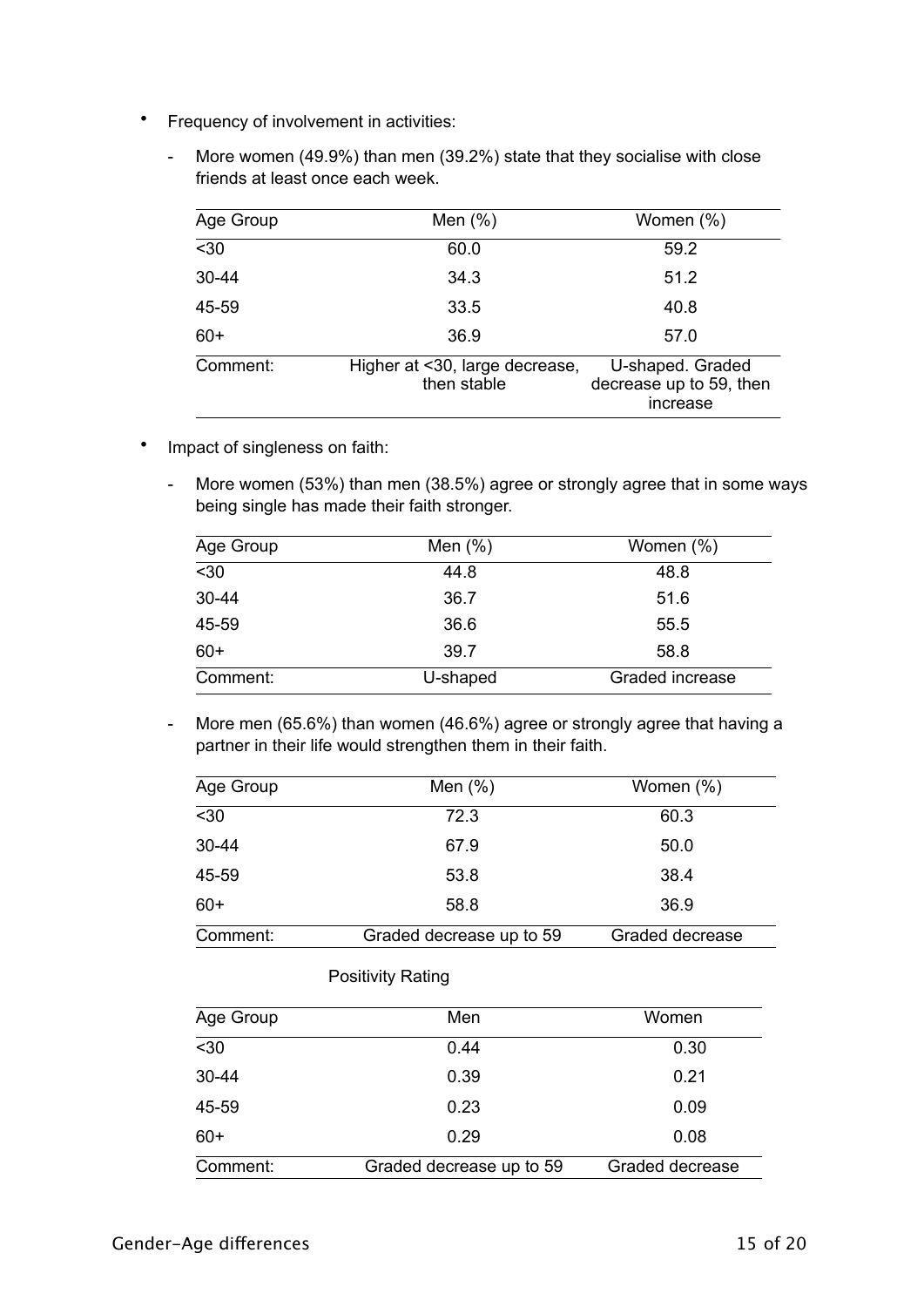- Frequency of dating:
	- More men (50.8%) than women (37.9%) go on dates either quite often or a few times in the last year.

| Age Group | Men $(%)$        | Women (%)         |
|-----------|------------------|-------------------|
| $30$      | 48.0             | 41.3              |
| 30-44     | 54.5             | 41.7              |
| 45-59     | 47.5             | 32.7              |
| $60+$     | 51.6             | 31.4              |
| Comment:  | No clear pattern | Decrease after 44 |

- The best way to meet potential partners:
	- More women (52.1%) than men (46.1%) state that one of the best ways to meet potential partners is through family and friends.

| Age Group        | Men $(\%)$      | Women (%)       |
|------------------|-----------------|-----------------|
| $\overline{530}$ | 64.0            | 64.5            |
| $30 - 44$        | 52.7            | 57.5            |
| 45-59            | 33.7            | 41.4            |
| $60+$            | 21.7            | 37.1            |
| Comment:         | Graded decrease | Graded decrease |

- More men (59.9%) than women (50.8%) state that one of the best ways to meet potential partners is through online dating sites and social networks.

| Age Group | Men $(\%)$                             | Women (%)                                            |
|-----------|----------------------------------------|------------------------------------------------------|
| $30$      | 52.8                                   | 46.8                                                 |
| 30-44     | 61.8                                   | 53.6                                                 |
| 45-59     | 59.9                                   | 52.1                                                 |
| $60+$     | 66.7                                   | 40.3                                                 |
| Comment:  | Graded increase (but stable<br>$30-59$ | Increase after 30, stable<br>until 59, then decrease |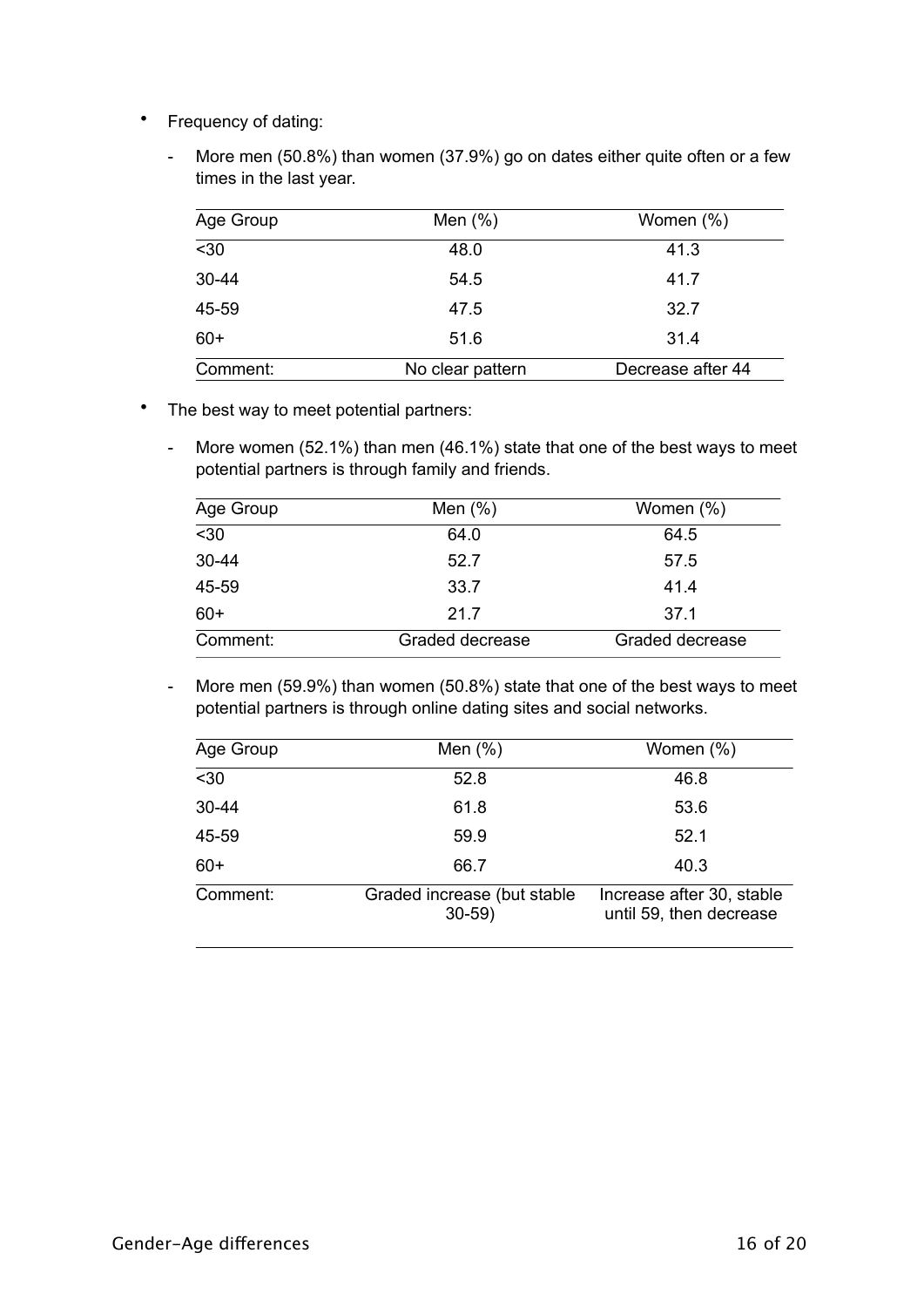- Do you think most Christians actually practice what they believe (or are taught) about sex before marriage?
	- More men (31.5%) than women (24.9%) think that all or most Christians do practice what they believe about no sex before marriage.

| Age Group        | Men $(\%)$      | Women $(\%)$    |
|------------------|-----------------|-----------------|
| $\overline{530}$ | 37.0            | 33.3            |
| $30 - 44$        | 33.5            | 26.0            |
| 45-59            | 27.5            | 20.1            |
| $60+$            | 25.0            | 18.5            |
| Comment:         | Graded decrease | Graded decrease |

- View on sex before marriage:
	- More women (53.5%) than men (43.5%) state that sex belongs only in marriage and that they are fine with that.

| Age Group | Men $(\%)$      | Women (%)       |
|-----------|-----------------|-----------------|
| $30$      | 50.8            | 59.2            |
| $30 - 44$ | 47.6            | 56.1            |
| 45-59     | 36.6            | 48.7            |
| $60+$     | 34.9            | 46.8            |
| Comment:  | Graded decrease | Graded decrease |

- Importance of avoiding sex before marriage:
	- More women (48.4%) than men (36.1) rate avoiding sex before marriage as of being of the utmost importance.

| Age Group | Men $(\%)$                     | Women (%)                           |
|-----------|--------------------------------|-------------------------------------|
| $30$      | 42.5                           | 54.2                                |
| 30-44     | 34.8                           | 49.6                                |
| 45-59     | 34.0                           | 44.1                                |
| $60+$     | 36.1                           | 46.9                                |
| Comment:  | Decrease after 30, then stable | Graded decrease, stable<br>after 45 |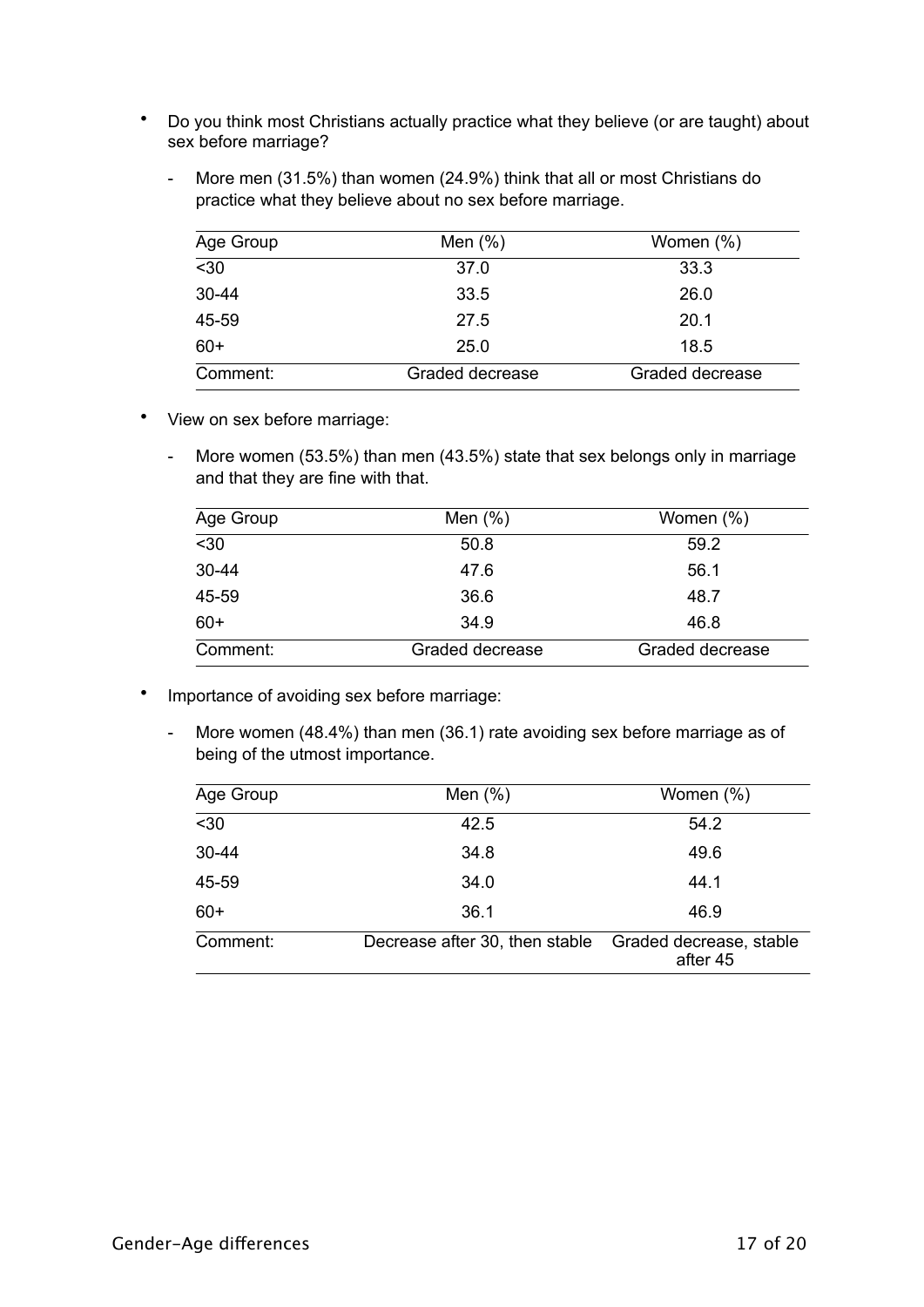- Do you think the church's teaching on sex tends to deter people making or staying with their Christian commitment?
	- More women (42.1%) than men (32.2%) state that they think this had an effect on someone they knew.

| Age Group | Men $(\%)$                                                          | Women (%) |
|-----------|---------------------------------------------------------------------|-----------|
| $30$      | 42.2                                                                | 52.4      |
| 30-44     | 32.9                                                                | 42.4      |
| 45-59     | 24.5                                                                | 36.2      |
| $60+$     | 33.3                                                                | 38.9      |
| Comment:  | Graded decrease up to 59, then Graded decrease, stable<br>increases | after 45  |

- How do you feel about there being more women than men in church?
	- 62% of women state that they are concerned because it lessens the chance of them finding a husband, whereas 35.3% of men state that are rather glad because it improves their chance of finding a wife.

| Age Group | Men $(\%)$      | Women (%)                                |
|-----------|-----------------|------------------------------------------|
| $30$      | 38.8            | 67.1                                     |
| 30-44     | 36.1            | 68.1                                     |
| 45-59     | 33.9            | 54.1                                     |
| $60+$     | 29.1            | 48.1                                     |
| Comment:  | Graded decrease | Stable up to 44, then<br>graded decrease |

- More men (20.2%) than women (7.6%) state that they have never been aware of this imbalance in the church.

| Age Group | Men $(\%)$      | Women (%)                |
|-----------|-----------------|--------------------------|
| $30$      | 23.1            | 10.1                     |
| 30-44     | 22.8            | 6.6                      |
| 45-59     | 17.2            | 8.2                      |
| $60+$     | 12.7            | 5.8                      |
| Comment:  | Graded decrease | Overall decreasing trend |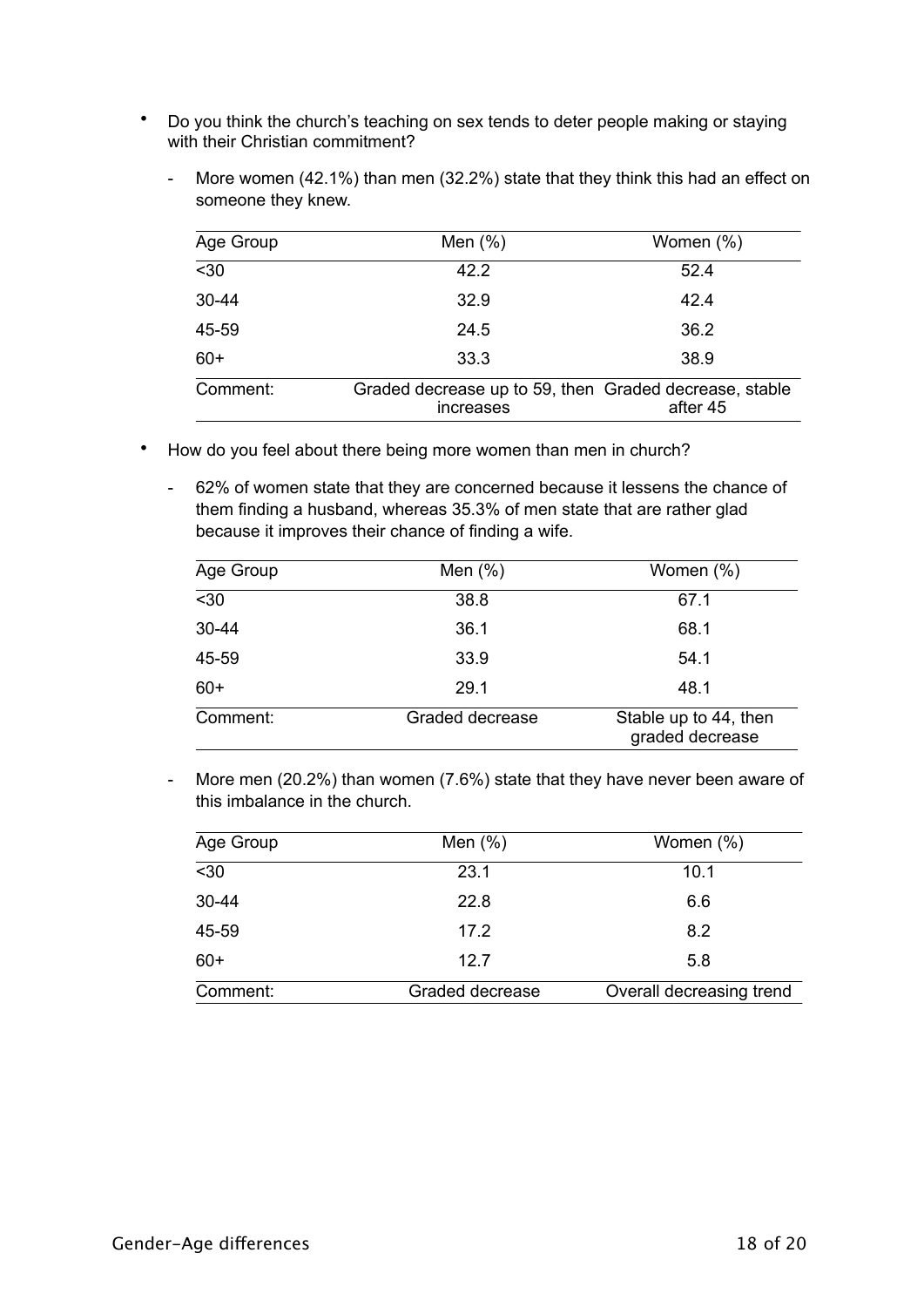- Would you be interested in attending an event or conference to raise awareness of singleness issues?
	- More women (29.4%) than men (20.6%) state they would definitely attend such an event.

| Age Group | Men $(\%)$                                                                   | Women (%) |
|-----------|------------------------------------------------------------------------------|-----------|
| $30$      | 18.0                                                                         | 25.0      |
| $30 - 44$ | 22.7                                                                         | 30.2      |
| 45-59     | 22.1                                                                         | 30.2      |
| $60+$     | 11.5                                                                         | 30.9      |
| Comment:  | Lower at <30, then stable until Lower only at <30, then<br>59, then decrease | stable    |

- How do you feel your own church could better encourage its single members?
	- More men (68.1%) than women (58.7%) state that a member of the church leadership should be specifically accountable for singles ministry.

| Age Group | Men $(\%)$                                 | Women (%)                             |
|-----------|--------------------------------------------|---------------------------------------|
| $30$      | 73.5                                       | 61.8                                  |
| 30-44     | 65.7                                       | 57.1                                  |
| 45-59     | 64.4                                       | 58.1                                  |
| $60+$     | 79.7                                       | 62.8                                  |
| Comment:  | Graded decrease until 69, then<br>increase | Non-significant<br>difference / trend |

- How do you feel about your own sexuality and sexual behaviour?
	- More men (17.7%) than women (9.7%) state that they feel guilty about their sexual behaviour.

| Age Group        | Men $(\%)$      | Women (%)       |
|------------------|-----------------|-----------------|
| $\overline{530}$ | 22.6            | 15.1            |
| 30-44            | 20.1            | 11.2            |
| 45-59            | 15.2            | 6.6             |
| $60+$            | 5.0             | 2.6             |
| Comment:         | Graded decrease | Graded decrease |